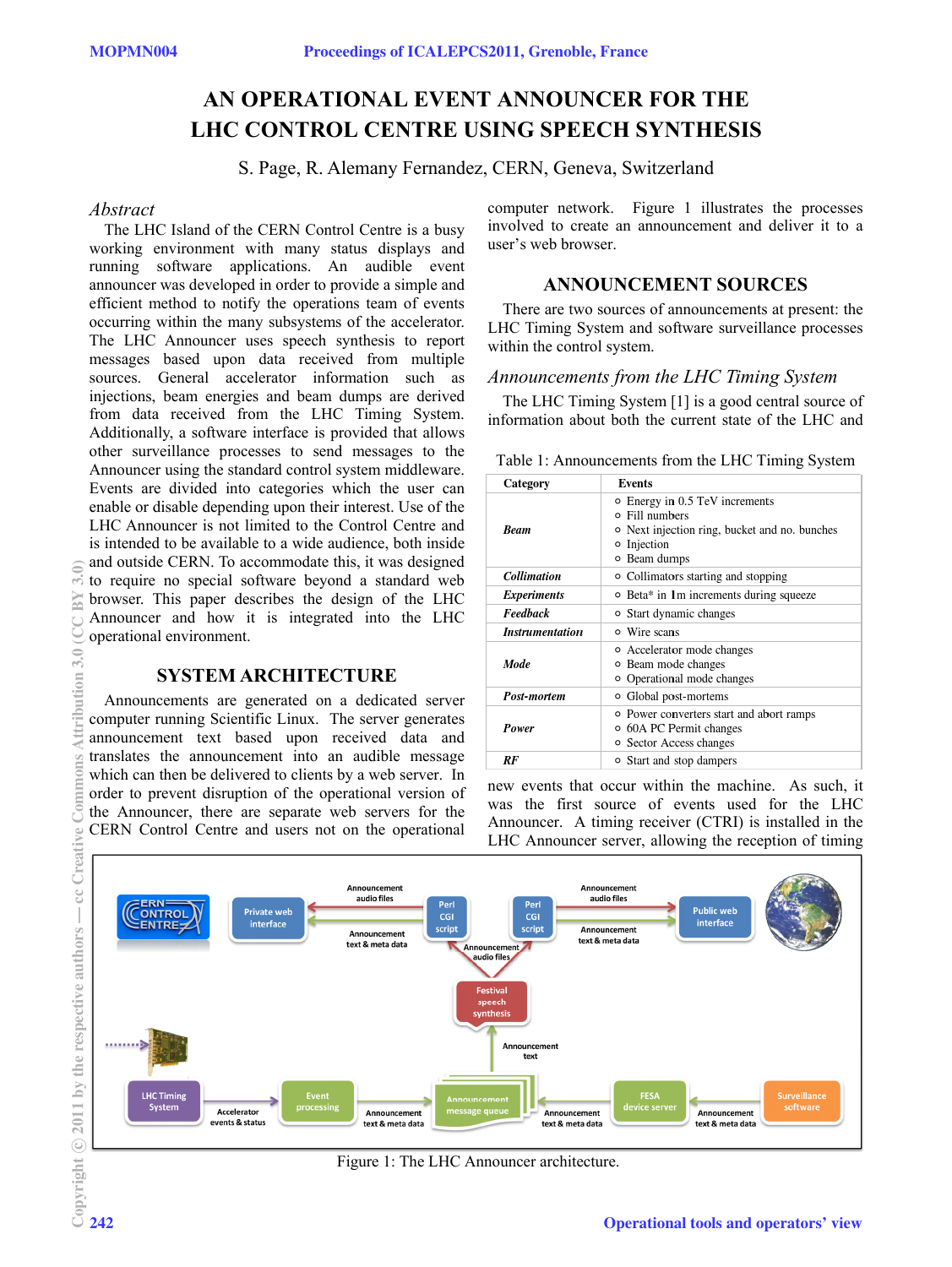```
~/public_html>ls events 
0_1317273215042118_power_Start power group, 123_.ogg 
1_1317273504022752_mode_Beam mode, ramp down_.ogg 
2_1317273505598175_beam_Fill number, 2169_.ogg 
3_1317273879025657_power_Start power group, 123_.ogg 
4_1317276201319233_mode_Beam mode, no beam_.ogg 
5_1317279961198602_surveillance_At least one RF cavity, or low level, is down_.ogg 
7^{\degree}1317272524832764^{\degree}power 60 amp PC permit, cleared for 4,5 and 5,6.ogg
8_1317272810826116_rf_Stop dampers_.ogg 
9_1317272812671035_mode_Beam mode, beam dump_.ogg
```
Figure 2: Example event files with meta data encoded within their names.

events. Each timing event may have a corresponding 16 bit payload, indicating a value associated with the event. Many events within the timing system are not suitable for direct mapping into announcements, so received events are processed by call-back code written in Perl. This allows announcements to be triggered on the arrival of a particular combination of timing events or when a timing event's payload changes by a given amount or passes a configured threshold. For example, the beam energy is received from the timing network at 10Hz. The event processing code will generate an announcement whenever the energy passes through a 0.5TeV boundary or if the energy stabilises at a particular value for more than 10 seconds. A deadband prevents repeated announcements.

Table 1 shows events that are currently announced using data received from the LHC Timing System and the categories to which they belong.

# *Announcements from Control System Surveillance Processes*

After the LHC Announcer had been running for some time using only the LHC Timing System as a source, it became clear that it would be useful to allow other control system processes to make announcements. This was achieved by implementing a device server for the Announcer using the standard controls framework for the LHC (known as FESA) [2]. The LHC Announcer appears as a standard device within the control system, with a single property that triggers an announcement when set. This allows applications to communicate with the Announcer using the standard Controls Middleware (CMW) [3]. In order to limit who may trigger announcements, access to the controls device is protected by the Role-Based Access Control system (RBAC) [4].

Since messages announced by systems surveying the state of the LHC may potentially be sensitive, the FESA interface allows a flag to be set for each announcement to determine whether it should be sent to the publicly visible web server.

Details of the LHC Big Sister software that uses this mechanism to make announcements are given later in the paper.

# **SPEECH SYNTHESIS**

Announcements from the Timing System or FESA server are added to a message queue in text form. A server process reads each message from the queue in turn and passes it to the Festival Speech Synthesis System [5] in order to generate the announcement audio. The audio is stored in an Ogg Vorbis file with the associated meta data (timestamp, category and message text) encoded within the name of the file as shown in Figure 2. Since a burst of events may occur at a faster rate than clients are able to play the audio, the 10 most recent events are stored at any time.

Several synthesised voices were tested when the LHC Announcer was originally developed, with the objective to find one which was both realistic and clear in its enunciation of the event messages. Finally a voice known as 'Nick' developed by the University of Edinburgh was chosen. The use of the synthesised voice required a noncommercial use agreement to be signed.

# **WEB INTERFACE**

In order to make the LHC Announcer easily available to as wide an audience as possible, it was decided to use a web interface. As a result, only a standard web browser is required to run the LHC Announcer [6], rather than a dedicated application.

# *Features*

The LHC Announcer web interface (shown in Figure 3) plays audio announcing any events that occur from the moment that the web page is opened. A rolling history of the last 20 received events is displayed at the bottom of the page, along with the time at which they occurred.

Categories of event (e.g. Beam, Collimation and RF)  $\overline{5}$ can be enabled or disabled, allowing the user to select the types of events that they wish to hear. A further option allows events from disabled categories to be included within the event history, in which case they will be shown  $\geq$ greyed-out to distinguish them from events that were audibly announced.

A drop-down menu allows the user to add a Vistar fixed display to the web page, allowing the status of the LHC and the other elements of the accelerator chain upon which it depends to be shown visually in parallel to audio event announcements.

# *Implementation*

The web interface uses Javascript to retrieve events and to update the event history and Vistar image (if displayed). When the web page is opened, the current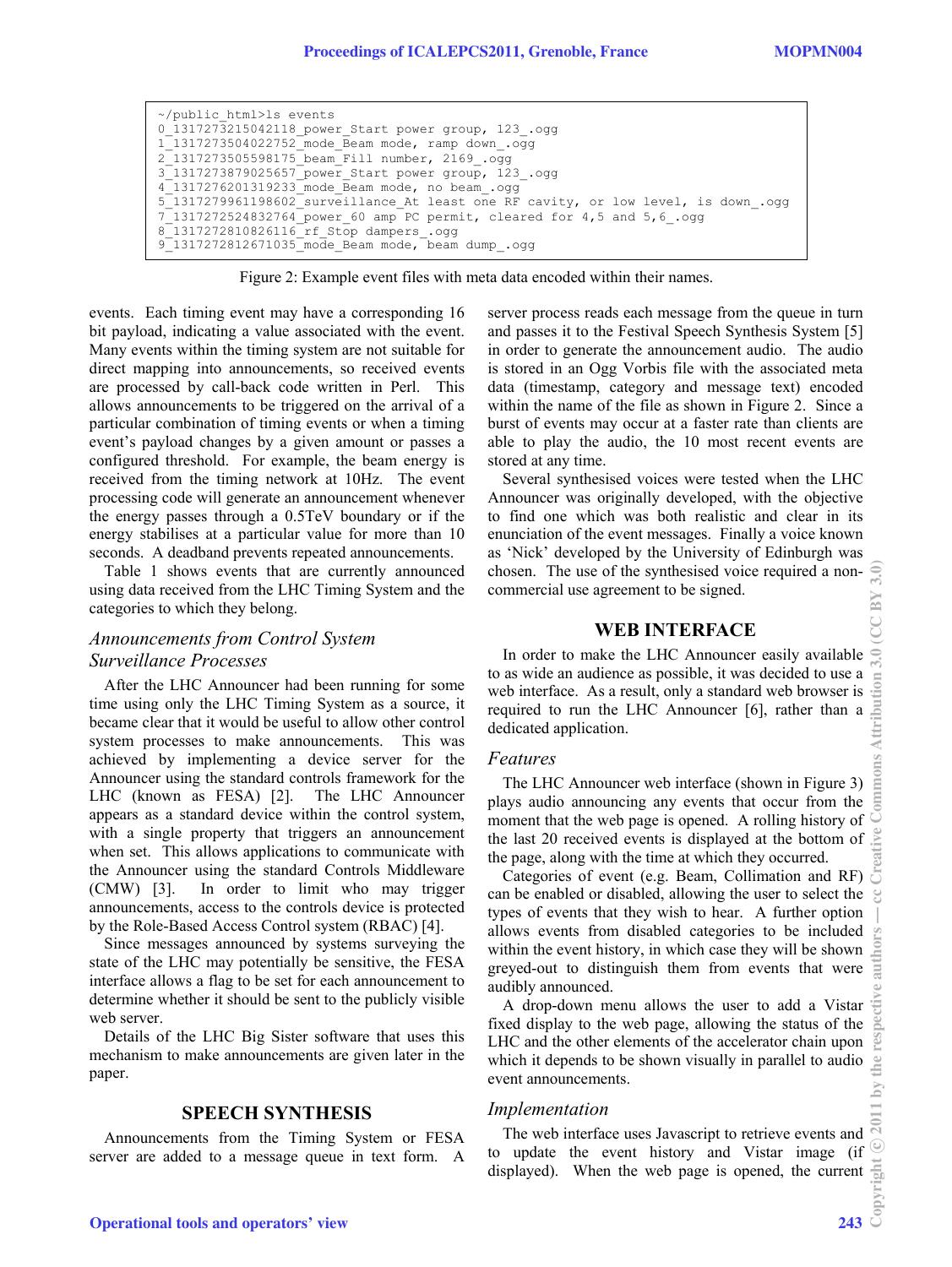

Figure 3: The LHC Announcer web interface.

UTC time is read from the client computer's local clock. That time is then passed in a call to a Perl CGI script which returns meta data for the next of the 10 known events that occurred after that time. The request for new event data is repeated periodically. When a new event is received by the browser, the timestamp of that event is passed with new requests, ensuring that all events are announced, even if a series of events occur faster than the corresponding audio can be played. On reception of meta data for a new event, the web page's Javascript determines whether to retrieve the Ogg Vorbis audio file from the web server and to update the event history based upon the options selected by the user.

This implementation works well when the number of active clients is reasonably low. For systems with a large number of clients, the periodic execution of the Perl CGI script used to retrieve data about new events could become a bottleneck. In this case, it may be more efficient to investigate technologies allowing new announcements to be 'pushed' from the web server, such as WebSockets (though browser support for these is rather immature) or so-called 'long polling'.

# *Web Bro wser Compatibility*

The LHC Announcer uses relatively recent technologies that require explicit support by the web browser. The web page is written in standard HTML5, which is supported by the majority of modern browsers. However, the HTML5 Specification [7] does not dictate which audio codecs browsers must support for the *<audio>* tag, which the LHC Announcer uses for announcements. Unfortunately, there is no single compressed audio format that is currently supported by all of the most common web browsers, with most of them supporting either MP3 (which has commercial licensing and patent issues) or Ogg Vorbis (an open alternative). Ogg Vorbis is used for the LHC Announcer as it is supported by Mozilla Firefox, which is the most common multi-platform web browser in use at CERN and is also the only web browser available on all of the CERN Control Centre consoles. Google Chrome has also been found to work. Note that if it were important to support all HTML5-compliant browsers, then it would be possible to generate audio in multiple formats, though of course this would involve additional processing overhead.

# **SURVEILLANCE PROCESSES – THE LHC BIG SISTER**

During 2011 a new monitoring infrastructure called Big Sister was put in place for the LHC based upon the architecture of the Software Interlock System [8].